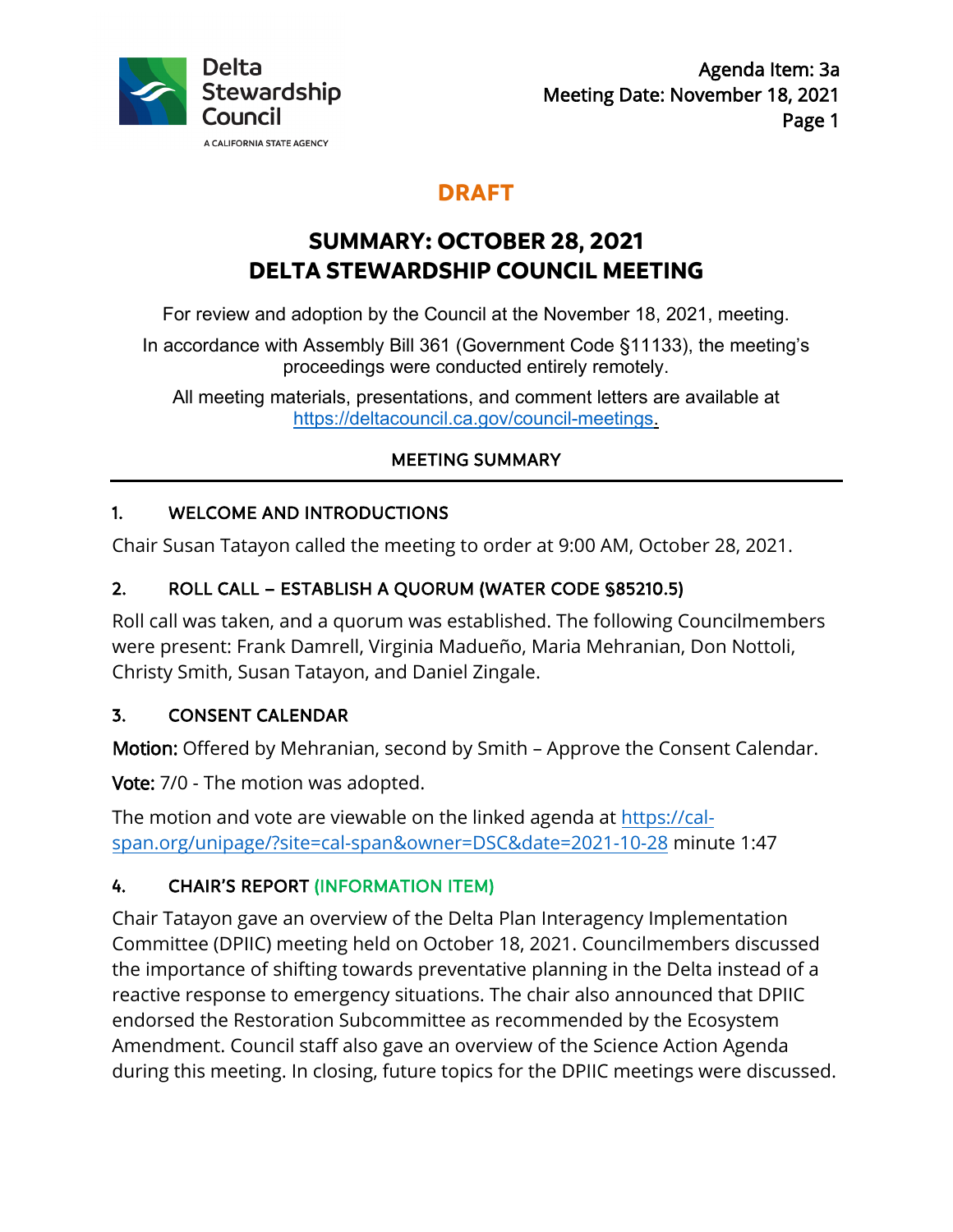Director at the Delta Protection Commission, for the educational Delta tour she In other announcements, Councilmember Madueño thanked Erik Vink, Executive took part in on October 25. Councilmembers discussed the importance of being physically present in the Delta and expressed a desire to resume in-person Delta trips as soon as safety allows. Madueño remarked that she was invigorated by her experience, and it emphasized how important the Council's efforts are.

The item is viewable on the linked agenda at <u>https://cal-span.org/unipage/?site=cal-</u> span&owner=DSC&date=2021-09-23 minute 02:21.

## 5. PUBLIC COMMENT

 Deirdre Des Jardins, California Water Research, commented on the framework of power regarding California water.

The item is viewable on the linked agenda at <https://cal-span.org/unipage/?site=cal>span&owner=DSC&date=2021-10-28 minute 17:00.

## 6. EXECUTIVE OFFICER'S REPORT (INFORMATION ITEM)

 Pearson noted that the Draft Program Environmental Impact Report (PEIR) for the Ecosystem Amendment (Chapter 4 of the Delta Plan) is still open for public scheduled for the November Council Meeting. Interested members of the public Executive Officer Jessica Pearson touched on the effects of the Category 5 atmospheric river that passed through northern California the previous weekend. comment. In addition, the Draft PEIR will be the subject of a public workshop can visit<https://deltacouncil.ca.gov/delta-plan/amendments> for more information and can direct comments and questions regarding the Ecosystem Amendment or PEIR to [ecosystemamendment@deltacouncil.ca.gov](mailto:ecosystemamendment@deltacouncil.ca.gov).

 Pearson announced that the Delta Protection Commission launched a new "Delta their flood risk in the Delta, learn how to be prepared for flooding, and find Flood Ready" website ([www.deltafloodready.com\)](www.deltafloodready.com). Visitors to the site can check resources ranging from preparing emergency kits and evacuation plans to information about flood insurance and current river conditions.

Pearson welcomed Tricia Lee, a 2017 Sea Grant Fellow, into the Delta Science Program's Collaborative Science and Peer Review Unit as a senior environmental scientist.

The Outreach Highlights Report, Active Projects List, and the Quarterly Contract Report were provided to the Council in writing.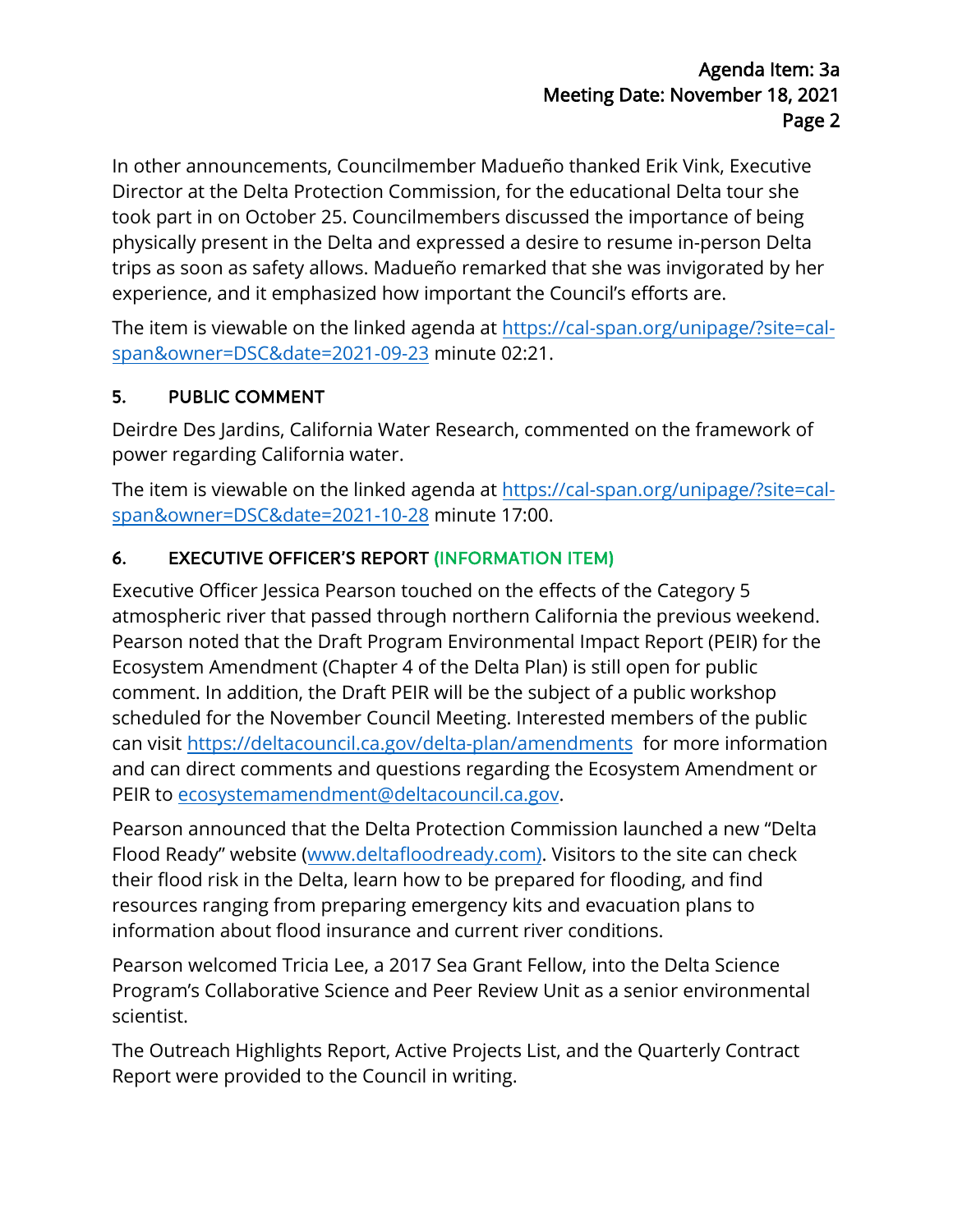#### 6a. Legal Update (Information Item)

#### There was no Legal Update.

#### 6b. Legislative Update (Information Item)

 affirmed the Council's authority to contract with the Board. The Council has Pearson noted that the Governor signed Senate Bill (SB) 821 earlier this month. This bill addressed compensation for the Delta Independent Science Board (ISB) and executed nine new contracts with ISB members in alignment with the new law.

 Councilmember Nottoli thanked Pearson for her presentation and noted the efforts made by the Delta Protection Commission staff in putting together the Delta Flood Ready website.

#### Public comment

 information would be publicly available in the next Quarterly Contract Report. Deirdre Des Jardins, California Water Research, commended the Council on their efforts to get SB 821 passed. Des Jardins noted that she is seeking more clarification on the length of the Delta Independent Science Board contracts. Pearson responded that she would follow up with her offline and that the

The Executive Officer's Report is viewable on the linked agenda at <https://cal>span.org/unipage/?site=cal-span&owner=DSC&date=2021-10-28 minute 22:18.

## 7. LEAD SCIENTIST'S REPORT (INFORMATION ITEM)

 Delta Lead Scientist Dr. Laurel Larsen discussed a recently published paper by Cravens et al. that introduces a drought management typology. This typology, four key facets to guide collaborative drought decision-making. an in-depth framework derived from a synthesis of 10 different case studies, lists

 Dr. Larsen introduced Luis Lechuga, one of the data science interns placed within the Council through a partnership with Jewish Vocational Services. Mr. Lechuga presented interactive visualizations of a long-term record of zooplankton data collected across the Delta.

Councilmember Madueño and Dr. Larsen discussed the origins of the overall decline of zooplankton in the Delta and the need for long-term monitoring to build an accurate baseline.

 provided by these artistic visualizations for public education. With access to more Councilmembers discussed the importance of easily consumable, synthesized data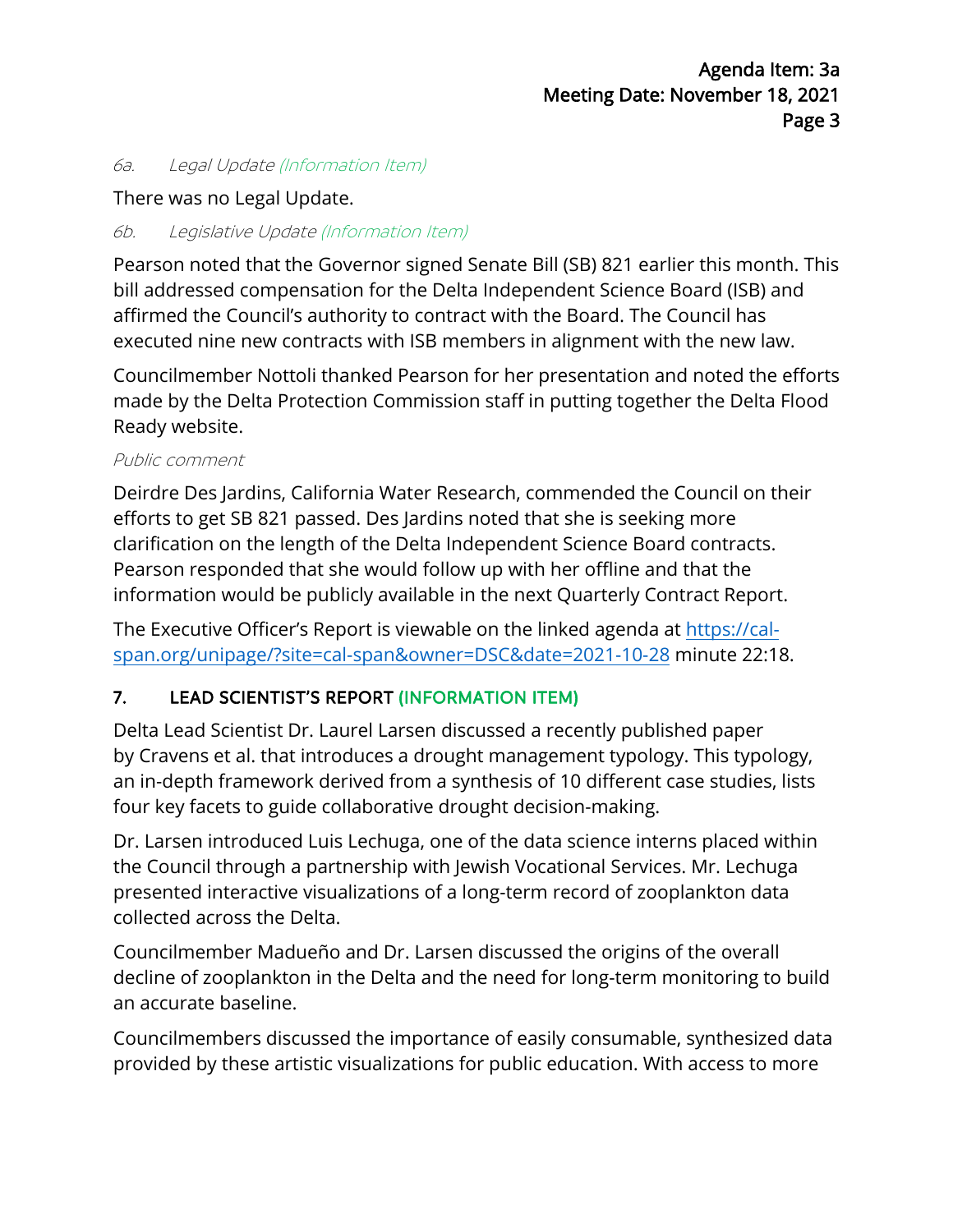accessible educational tools like this, a broader understanding of the Delta's challenges could assist in greater support for the Council's efforts.

 Council through the environmental justice Brown Bag Series. All the series' are now available for registration. For more information on the rest of the in-government. Dr. Larsen gave an update on the ongoing social science integration efforts at the discussions are open to the public, feature a question-and-answer segment, and series:<https://caseagrant.ucsd.edu/events/webinar-environmental-justice-reforms>-

 Actions in early 2022. The workshop aims to better understand the range of to occur when Delta freshwater outflow is low, as in a drought. The Delta Science Program will be hosting a workshop on Salinity Management management solutions that can address saltwater intrusion, which is more likely

 by Delta Adapts and the need to support Delta Plan covered actions with the The Delta Science Program is also hosting the Adapting Restoration for a Changing Climate two-day symposium on February 2-3, 2022. The symposium was inspired requirement of taking climate change into consideration in project planning.

 Dr. Larsen reviewed the By The Numbers report. She outlined the impacts of the the fall run of juvenile salmon. recent atmospheric river on the Central Valley river and reservoir levels as well as

 Councilmembers discussed the impacts and benefits of the heavy rainfall, despite much of the stormwater not being captured. Dr. Larsen also suggested that the way California captures water for long-term storage will also have to evolve as we see more flash-flood style rainfall.

#### Public Comment

Dierdre Des Jardins, California Water Research, thanked Dr. Larsen for her presentation and encouraged sharing the information with the Delta Independent Science Board. Des Jardins stressed the need for early water demand management to prevent the need for allocation increases in the future.

ramifications of the overall decrease in zooplankton. Matthew Trujillo submitted a written comment which was read aloud by Council staff. Trujillo congratulated the team for their analysis and presentation but expressed disappointment that there wasn't more focus on the causation and

ramifications of the overall decrease in zooplankton.<br>The agenda item is viewable on the linked agenda at <u>https://cal-</u> span.org/unipage/?site=cal-span&owner=DSC&date=2021-10-28 minute 30:20.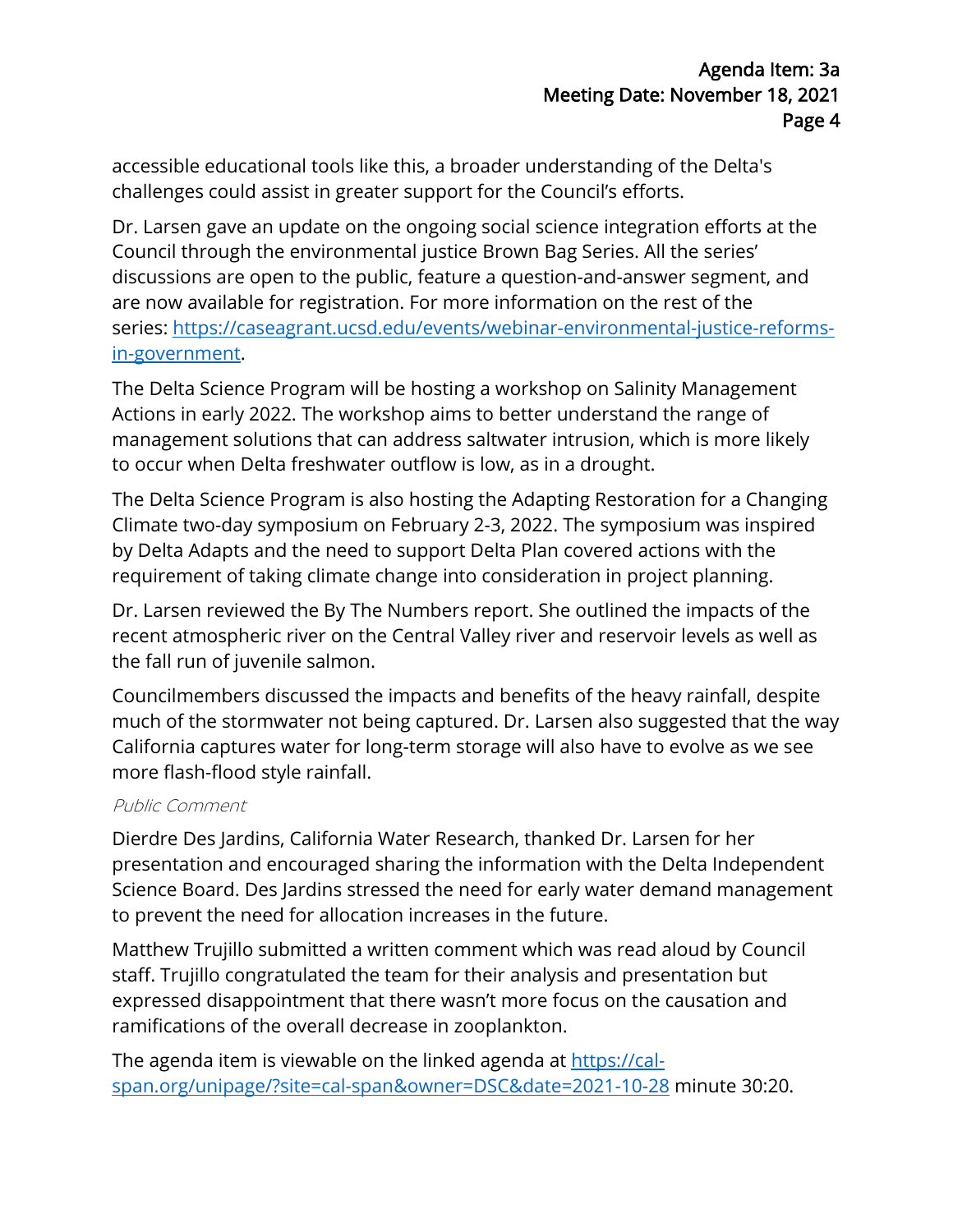#### 8. DEPARTMENT OF WATER RESOURCES' 2021 EMERGENCY DROUGHT SALINITY BARRIER IN THE DELTA (INFORMATION ITEM)

 West False River in July 2021. In response to the evolving drought emergency that California faces, DWR reports it is taking action to delay the removal of the West False River Emergency Drought Barrier. DWR plans to leave the barrier in place fish and vessel passage. The notch would subsequently be filled in April 2022. DWR Department of Water Resources (DWR) Operation and Maintenance South Delta Chief Jacob McQuirk, gave an update on the emergency salinity barrier placed in the through December 2021. In January 2022, the barrier would be notched to allow now plans to have the barrier fully removed by the end of November 2022, rather than November 30, 2021, as previously planned.

 triggers are met, but that California would need above-average rainfall this winter and increase awareness for boaters and residents' safety around the barriers. Councilmembers discussed the removal of the salinity barrier if the hydrological to reach those goals. There are no flood risks to the local communities with leaving the barrier in place through the winter. DWR also stated that, if the drought continues and the proposed additional barriers were put into place, the hydrological triggers needed to remove the barrier at False River would change. There are ongoing efforts to educate the public on alternative boating travel routes

 proposed at Sutter and Steamboat Slough on salmonid movement. McQuirk install the barrier after the peak migration and place culverts to assist with Dr. Larsen and McQuirk discussed the impact of the additional salinity barriers. recognized the importance of Steamboat Slough for juvenile salmon and plans to escapement.

#### Public Comment

Dierdre Des Jardins, California Water Research, commented that the state's management style towards the drought is too incremental and does not respond to rapid change from climate change. Des Jardins also expressed concerns with changes to the Coordinated Operating Agreements and the ability to meet Bay-Delta Water Quality Control Plan water quality standards.

The agenda item is viewable on the linked agenda at <u>https://cal-</u> span.org/unipage/?site=cal-span&owner=DSC&date=2021-10-28 minute 1:21:30.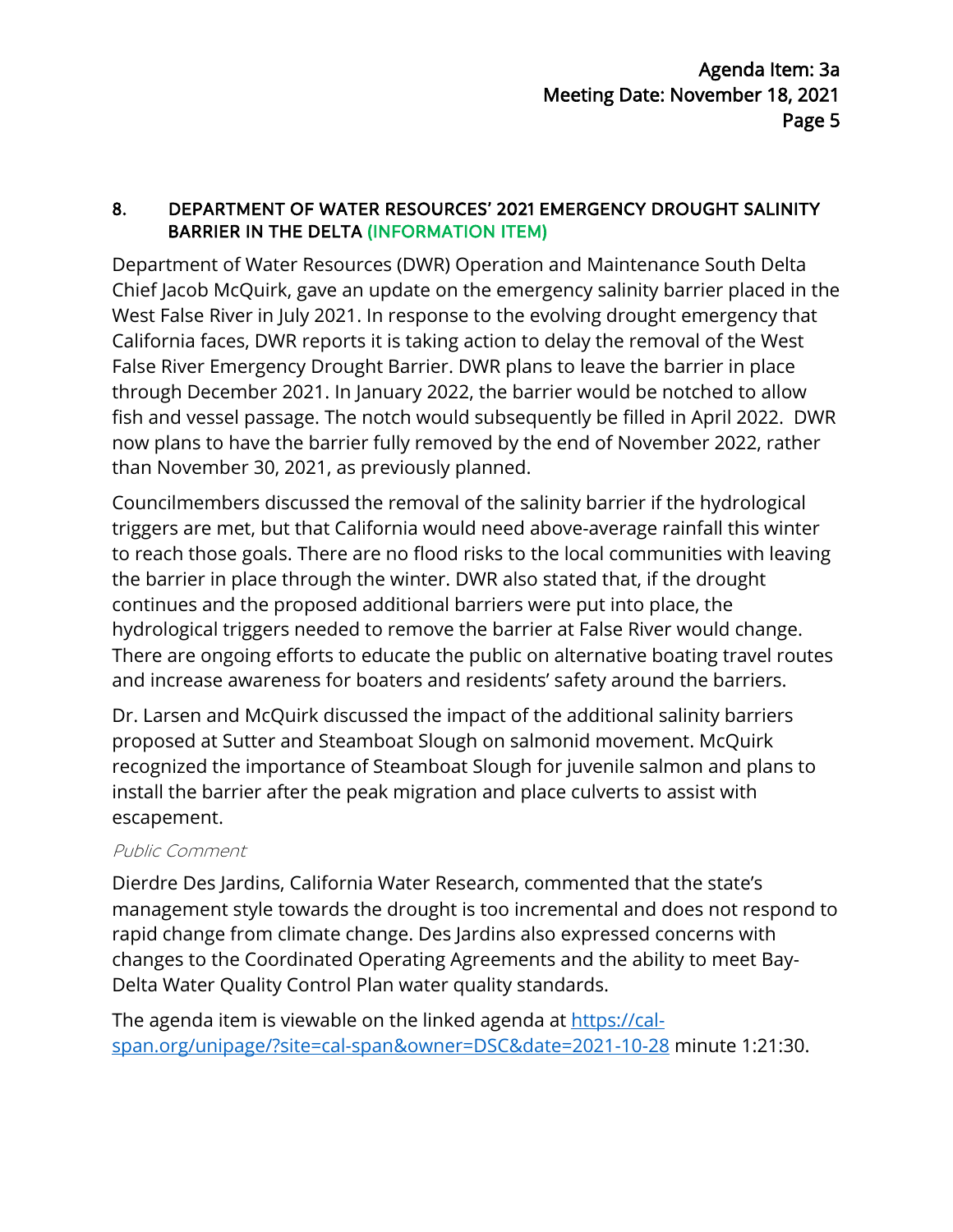### 9. 2021 VAN SICKLE FLOODING EVENT (INFORMATION ITEM)

 Mike Moncrief, Reclamation District 1607, presented on the June 2021 flooding event on Van Sickle Island in the Suisun Marsh. Van Sickle Island has seen frequent overtopping events over the last 20 years. The presentation gave an overview of the coordinated emergency response to this flood event by state and local flood officials, the lessons learned, and the perspectives gained over the last 15 years through multiple flood events and the flood adaptation strategies required on Van Sickle Island.

 quality, and habitats. DWR Flood Operations Section Manager, Elizabeth Bryson, added that the Delta Levees Program would have a grant opportunity that could Gil Cosio, MBK Engineers, elaborated on the linkages between flooding, water apply to Van Sickle Island. The proposal solicitation and guidelines will be available by June 30, 2022.

 elements are the prioritization of the funding and expanding efforts for public requires interagency collaboration. Councilmembers discussed how the levees work as an intricate system and the importance of creating a process that addresses it appropriately. Other key education on flood risks. Cosio and Moncrief stressed that being proactive with levee maintenance is extremely important but addressing emergency events

#### Public Comment

 Deirdre Des Jardins, California Water Research, thanked the presenters for their hard work. Des Jardins commented that she is concerned that there isn't enough funding for maintenance of the Delta levee system on a timeline that might be needed due to climate change adjustments. Des Jardins also noted that the evacuation process for the cities that will be affected needs to be well planned to prepare for the ramifications of the potential levee failure.

 around any changes that need to be made. Chair Tatayon elaborated that DWR has the flexibility to deviate from the Delta Investment Strategy (DLIS) if there is a need. Cosio also elaborated that the Delta Adapts effort will support community involvement and allow for conversation

The agenda item is viewable on the linked agenda at <u>https://cal-</u> [span.org/unipage/?site=cal-span&owner=DSC&date=2021-10-28#](https://cal-span.org/unipage/?site=cal-span&owner=DSC&date=2021-10-28) minute 1:57:00.